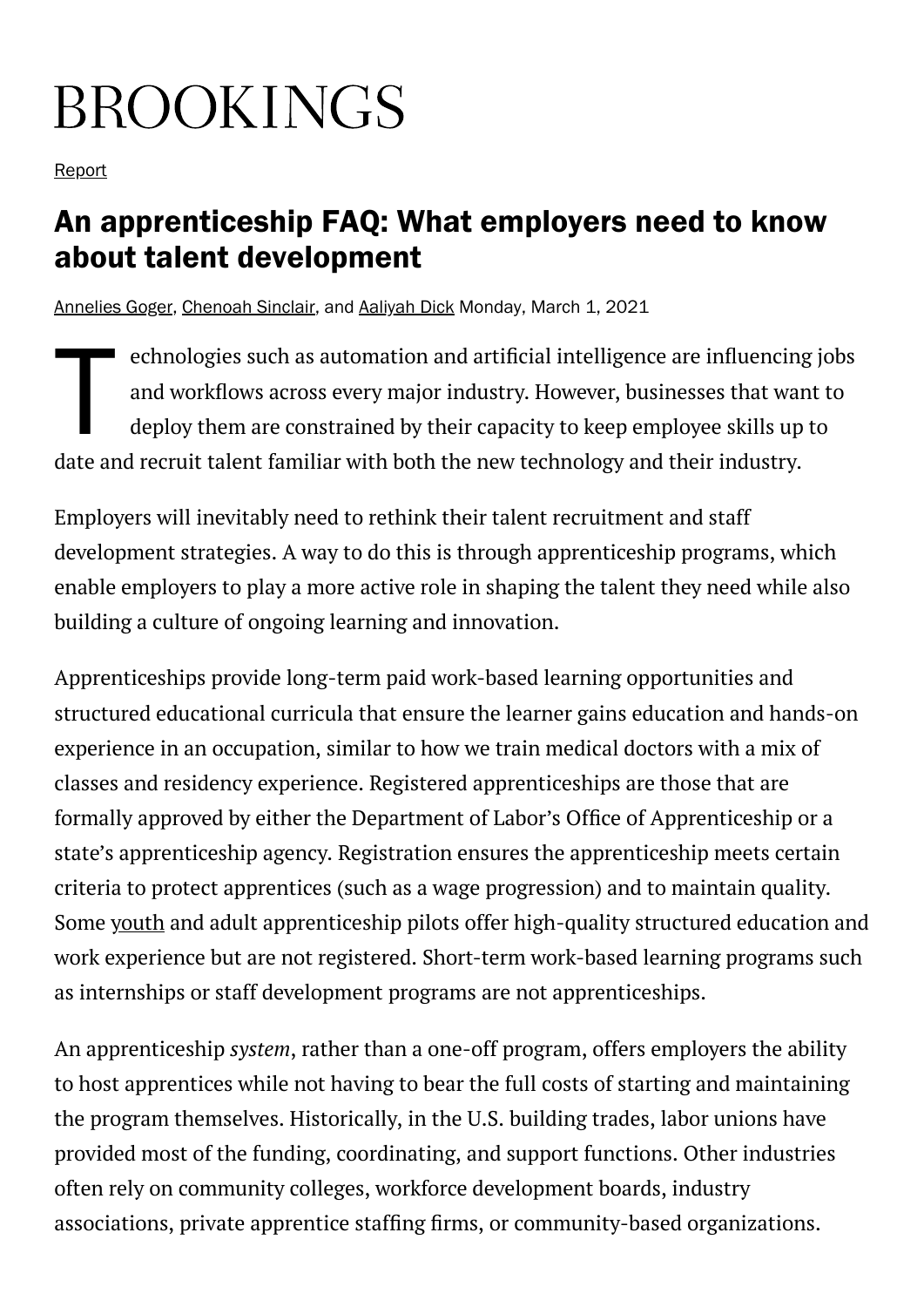Given the immense costs of higher education in the U.S. and underproduction of science and technology graduates, relying on college degrees alone for tech-savvy talent not only excludes most Americans, but it is also not enough to prepare organizations for the future of work. Low diversity among science and technology college graduates also stunts the ability of employers to boost [innovation](https://www.forbes.com/sites/forbesinsights/2020/01/15/diversity-confirmed-to-boost-innovation-and-financial-results/?sh=36ef3f71c4a6) and produce stronger financial results. While Black and Latino or Hispanic people make up 30% of adults, they make up only 7% to 8% of people [working](https://leakytechpipeline.com/wp-content/themes/kapor/pdf/KC18001_report_v6.pdf) in computing and mathematical occupations. Employers' overreliance on college degrees as a proxy for skill in hiring reproduces this racial and economic exclusion, while employers pay a premium to compete in an artificially small labor pool because they cannot easily identify quality talent among candidates without a degree. This is doubly inefficient because diverse teams offer businesses the capacity to reach new markets for products and services.

Modern apprenticeships offer a talent development approach that onboards more diverse talent as well as internal infrastructure to create a learning culture. However, employer buy-in and awareness are major barriers to expanding and [modernizing](https://www.brookings.edu/blog/the-avenue/2021/01/27/apprenticeships-are-an-overlooked-solution-for-creating-more-access-to-quality-jobs/) apprenticeships outside trades such as construction or electricians. These barriers are based, in part, on misconceptions or outdated understandings about what apprenticeships are.

This piece presents questions that employers who are new to apprenticeships frequently ask, and draws on available evidence to answer them. The goal is to build a more grounded understanding of the business case for apprenticeships by sharing resources and evidence.

#### *What is the difference between an internship and an apprenticeship?*

An intern at a winery may clean up after wine tastings, but an apprentice in viticulture spends years working under the wings of a master winemaker. Internships are shortterm, while apprenticeships often last for several years. During the training period, apprentices follow a structured training plan that allows them to master occupational skills in the context of an employer's organization and spend several hours a week learning general and theoretical content in the classroom.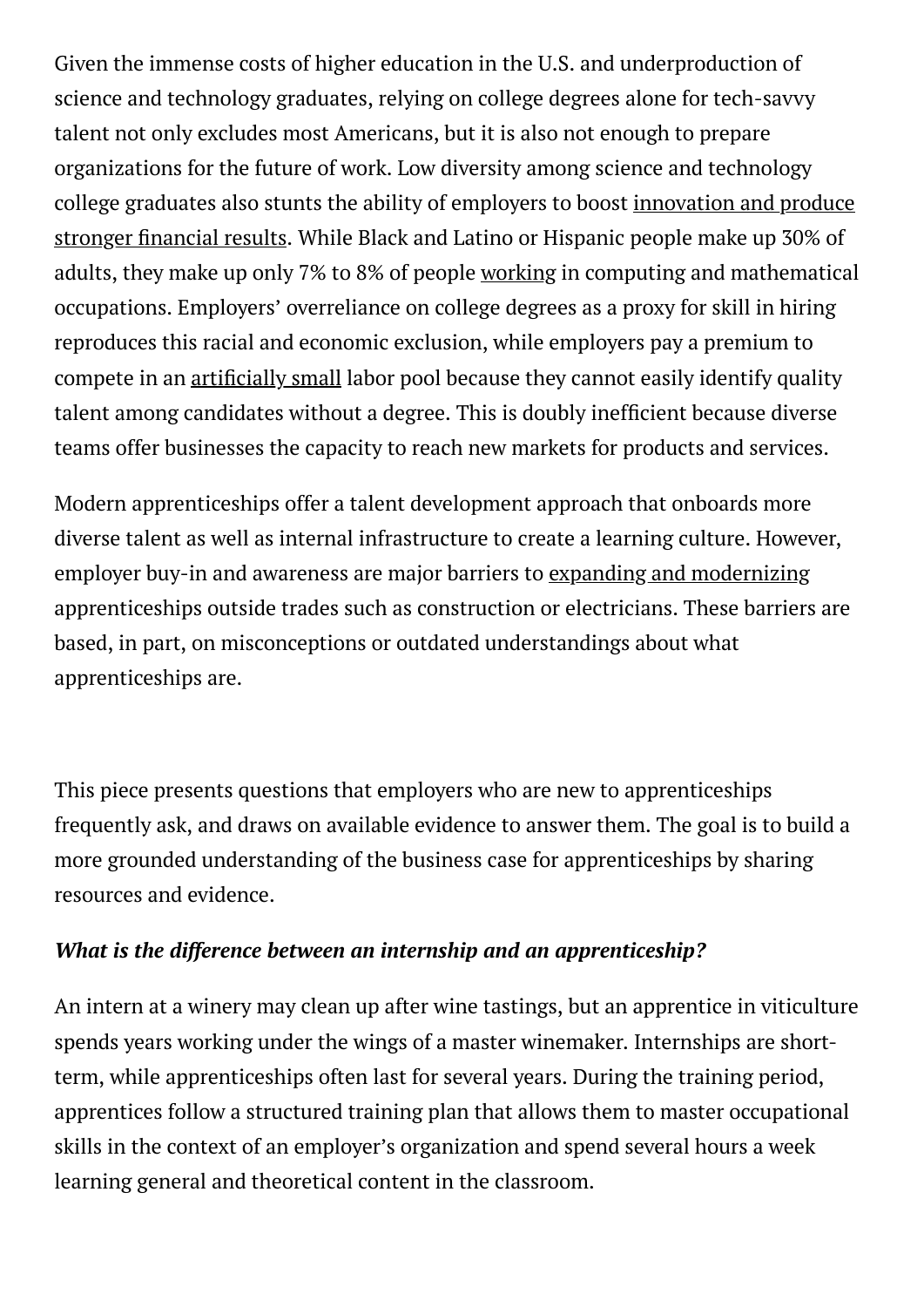Internships are usually unstructured and emphasize entry-level work, while apprentices work closely with a mentor to improve their skills and, in registered apprenticeships, they earn a higher wage as they advance. Interns rarely experience close work with a committed mentor and may or may not be compensated for their work. Finally, apprenticeships earn an industry-recognized credential upon completion of the program and often convert into a regular employee; internships rarely lead to any formal certifications and are less geared toward conversion.

#### *How long is a typical apprenticeship?*

Program length varies by occupation, employer sponsor, and apprenticeship model. While many apprenticeships require apprentices to complete a minimum of 2,000 work hours, others (such as electricians) require upwards of 12,000 hours. Registered apprenticeships can be based on [competencies](https://www.urban.org/sites/default/files/2020/09/25/cbof-op.pdf) rather than recorded hours (or a hybrid of hours and competencies). Competency frameworks allow apprentices to complete their programs on a variable basis as they demonstrate mastery. Most apprentices complete their programs within one to six [years](https://www.bls.gov/careeroutlook/2017/article/apprenticeships_occupations-and-outlook.htm#:~:text=Formal%20apprenticeship%20programs%20usually%20last,Department%20of%20Labor%20(DOL).).

#### *What is the return on investment for apprenticeships?*

Evidence [suggests](https://eric.ed.gov/?id=ED572260) that returns on investment for employers vary greatly, but are generally [positive.](https://link.springer.com/chapter/10.1007/978-90-481-3116-7_15) Several variables shape the costs and benefits of apprenticeships, such as industry and occupation, market for apprentices, and institutional and regulatory frameworks. Apprenticeships are not a solution for all employees or roles within an organization, but many firms find them valuable. Employers should view apprenticeships as a capital [investment](https://wol.iza.org/articles/do-firms-benefit-from-apprenticeship-investments/long) to account for both short- and long-run costs and benefits, as well as indirect costs and benefits.

The most significant direct cost is [apprentice](https://eric.ed.gov/?id=ED572260) wages. Other costs include developing curricula or materials for training, the mentor's time, and equipment suitable for earlystage training. Although poaching is a common concern among employers, studies [suggest](https://eric.ed.gov/?id=ED572260) that it is not a major concern or cost among employers in practice as long as they earn back their training costs during the training period, retain enough apprentices, or save sufficiently on hiring costs overall. Grant-based assistance or public subsidies can help with startup costs, especially in registering the program or joining an existing program.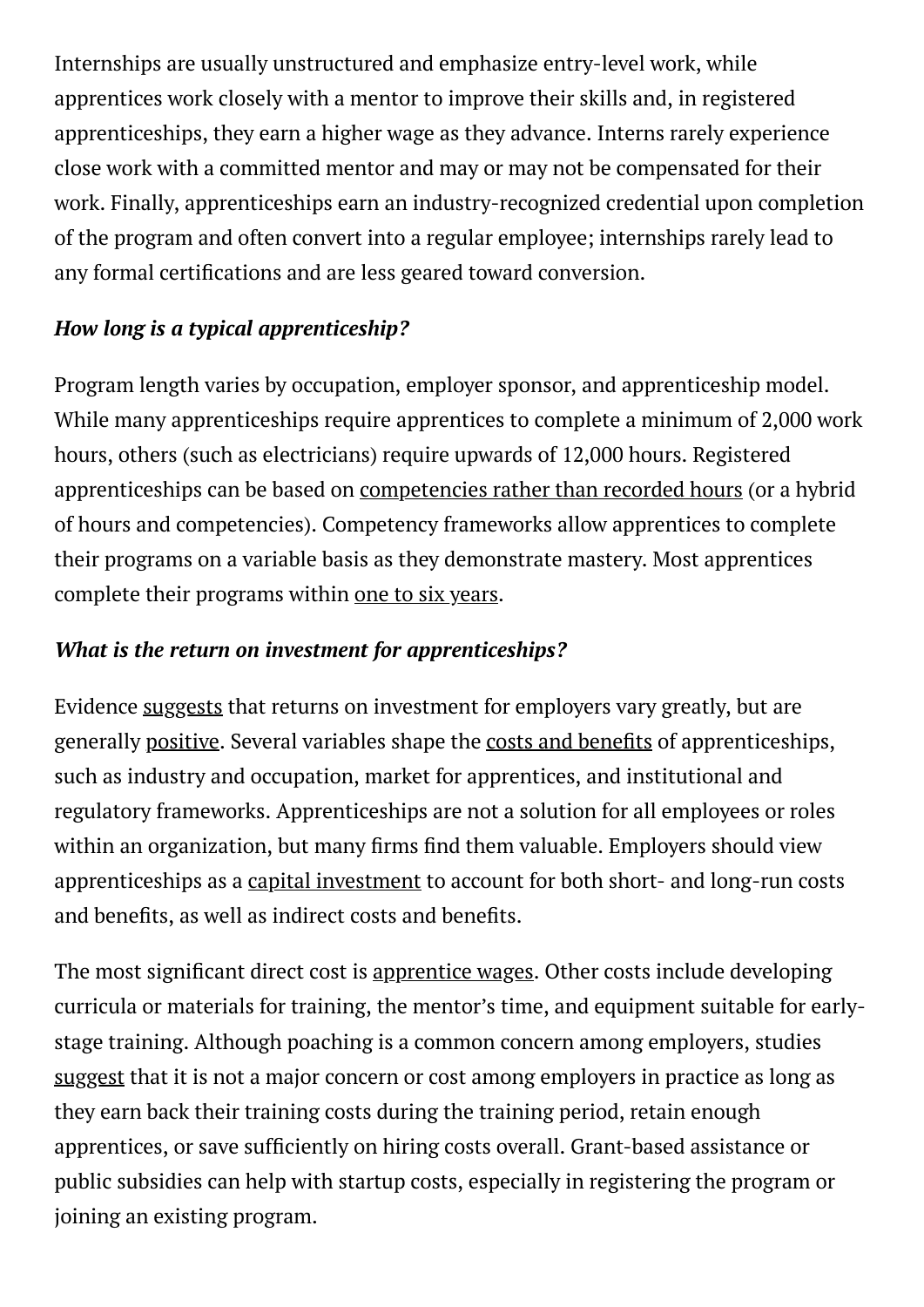The direct benefits to employers are savings on overtime expenses, increased revenue and productivity, and lower recruitment costs.

The duration of the training period affects employers' return on investment. An employer can expect to see a return on investment because apprentices engage in productive activity along with training. Often, as shown in the below diagram adapted from [Lerman](https://wol.iza.org/articles/do-firms-benefit-from-apprenticeship-investments/long), a longer training period frame increases return on investment for the employer.



Graphic originally from https://wol.iza.org/articles/do-firms-benefit-fromapprenticeship-investments/long. Source: Gambin, L., Hasluck, C., Hogarth, T. "Recouping the costs of apprenticeship training: Employer case study evidence from England" Empirical Research in Vocational Education and Training 2:2 (2010): 127–146.

Reducing the training period to minimize costs limits an employer's ability to recoup those costs because the greatest costs and lowest benefits tend to be in the first [year.](https://wol.iza.org/articles/do-firms-benefit-from-apprenticeship-investments/long) The optimal duration balances a reasonable likelihood of return for the employer within the training period while protecting the apprentice from being stuck with a lower wage well past the time when they are performing at the level of an experienced worker.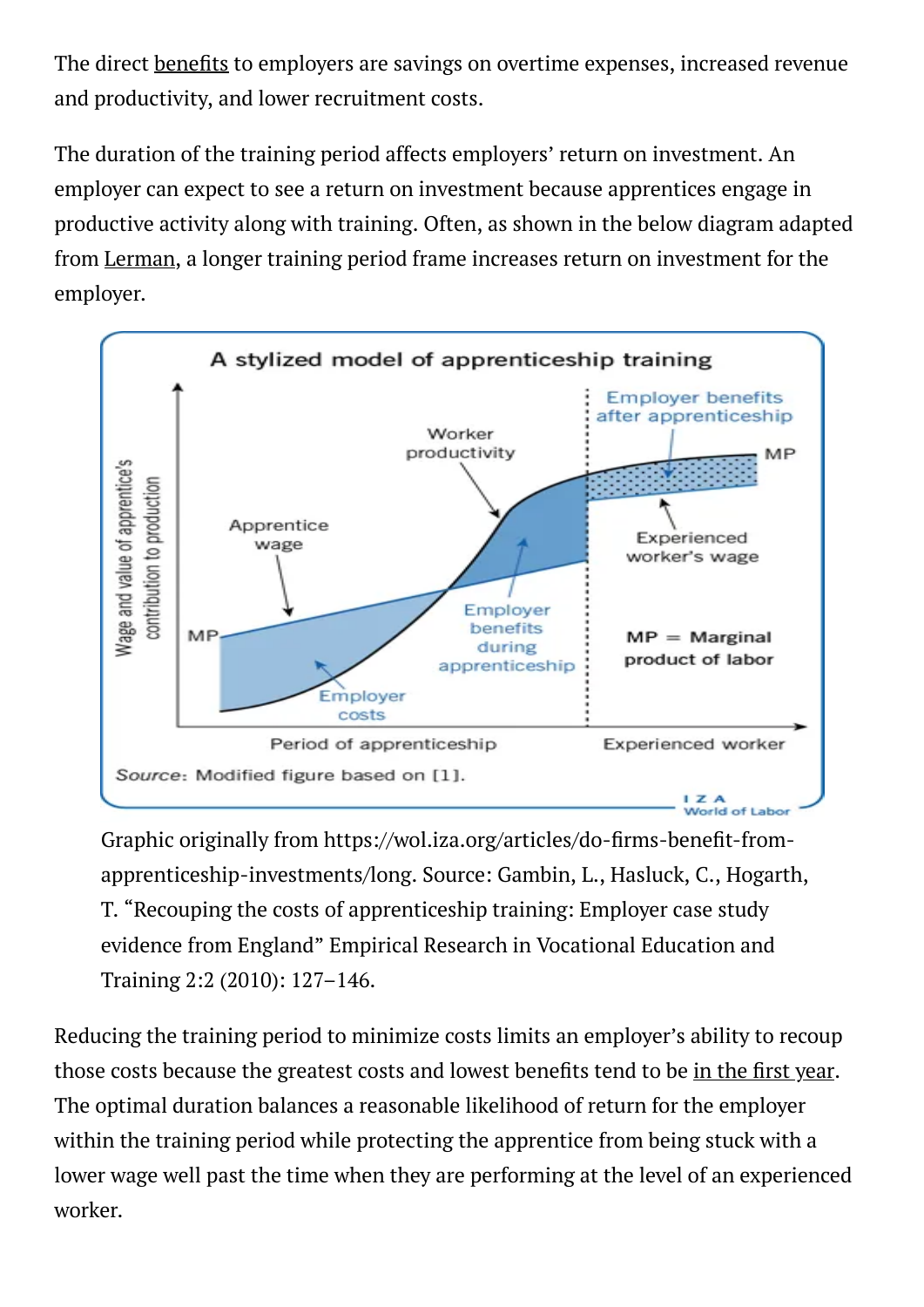#### *How can employers optimize return on investment?*

Employers should consider these tradeoffs that shape return on investment for apprenticeships:

- **The mix of activities the apprentice does and the duration of the training period.** The share of time spent in the on-the-job component doing firm-specific and productive activities increases benefits to employers in the short run. However, firms can also benefit from investing in more general skill training if that learning leads to greater productivity increases over time.
- **The pay structure and credentialing**. Apprentice wages are the largest direct cost, but that doesn't necessarily mean that minimizing wages is the optimal choice. An employer can go beyond the minimum if the goal is to attract more competitive apprenticeship candidates. Apprenticeships with lower pay scales can remain [attractive](https://izajolp.springeropen.com/articles/10.1186/2193-9004-3-25) for quality talent (especially young adults) when the apprenticeship results in a nationally recognized credential or [degree](https://www.newamerica.org/education-policy/reports/creating-pathways-postsecondary-credentials-through-apprenticeships/) that allows the apprentice to demonstrate their qualifications in the labor market. Regulations for registered apprenticeships are flexible but do require wage progression and credentialing.
- **The criteria for selecting apprentices and depth of apprentice training and mentorship.** Employers can recruit apprentices at a higher level of skill and experience to reduce the costs of longer-term mentoring during the apprenticeship period. But doing so could reduce the return on investment, because those candidates have higher-wage alternatives on the labor market. Such a strategy also works against inclusion and equity goals for investing in underrepresented talent and associated revenue gains. Furthermore, it could restrict the size of the talent pool in ways that require costs to establish a stable source of apprenticeship candidates.

Apprenticeships are intended to be a learn-by-doing equivalent to college, and therefore should be designed as a quality higher education experience—the type of program that the employer would want to recruit midlevel professionals from. In the long-run, an apprenticeship program that [balances](https://eric.ed.gov/?id=ED572260) the needs of the employer, the apprentice, and existing employees can more reliably benefit the firm.

### *What are the indirect costs and benets of apprenticeships?*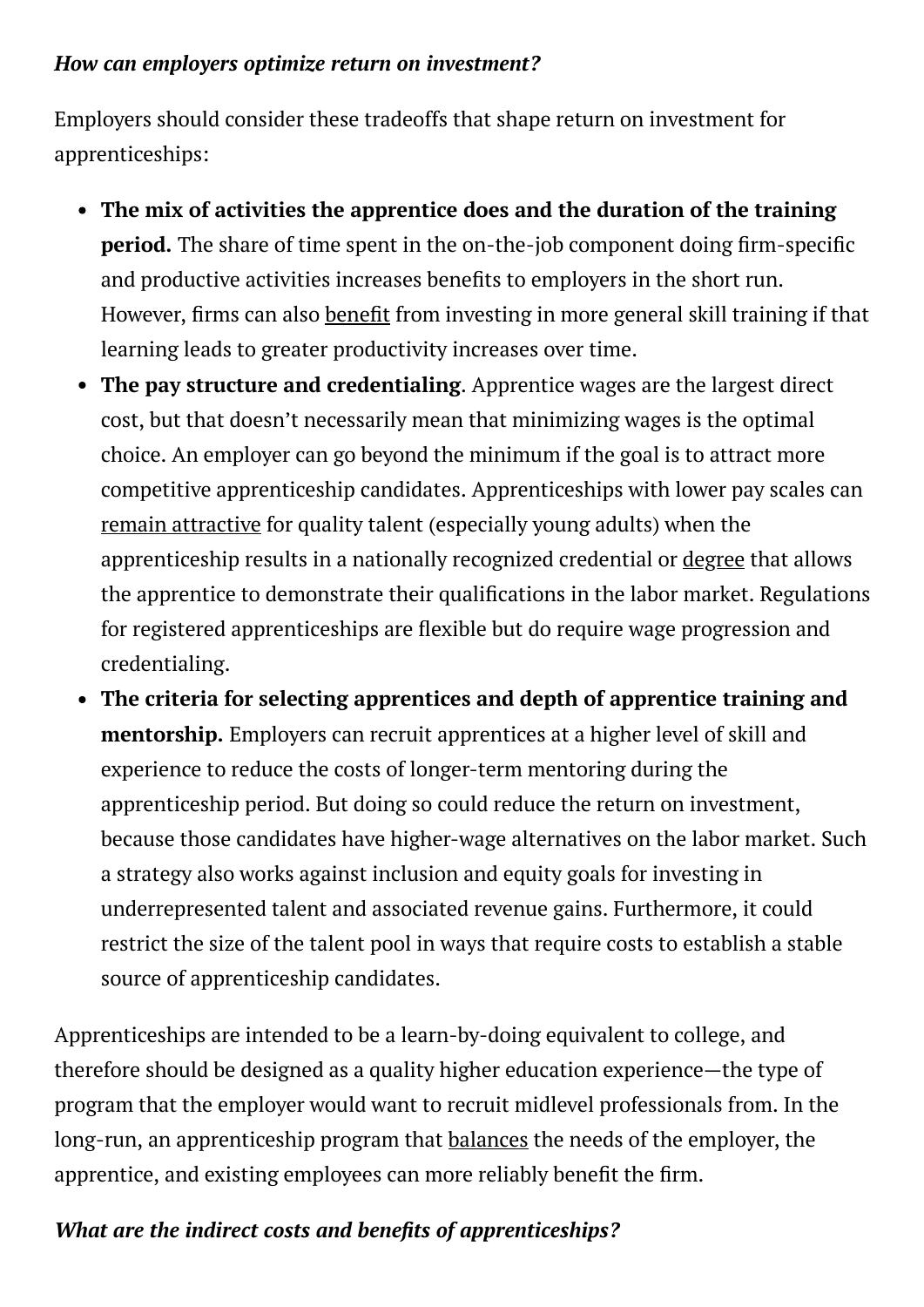Employers should consider indirect factors when creating an apprenticeship. Indirect costs include overhead, human resources capacity, "red tape" for registering an apprenticeship, fulfilling compliance responsibilities, and certifying trainers. Intermediaries offer assistance to employers to help reduce these costs. Registration processes that incorporate user-centered design for easy navigation and electronic or automated reporting can reduce those costs for employers and also provide [transparency](https://repository.jisc.ac.uk/6518/1/Nova_Training_case_study.pdf) for apprentices to understand their progress.

Employers also report indirect benefits: increased [innovation](https://link.springer.com/article/10.1007/s11573-018-0924-6), improved morale from mentoring junior staff, lower turnover, less need for supervision, lower error rates, an option to hire talent with company-specific knowledge, opportunities to develop future managers, and the ability to increase the size of the labor pool.

#### *How* can small and medium-sized businesses enjoy the benefits of apprenticeships?

Smaller businesses often struggle to launch an apprenticeship program because of limited overhead and human resources capacity. [Apprenticeship](https://eric.ed.gov/?id=ED572260) programs are least expensive when they involve working with partners, rather than bearing all of the costs internally within the firm. Small and medium-sized companies have several options for cost sharing.

First, small businesses can participate in an existing industry partnership or form new partnerships with the goal of sharing costs for program design, equipment, outreach, etc. Below are some examples of industry-led consortia and partnerships involving small businesses.

- The North Carolina Triangle [Apprenticeship](https://nctap.org/) Program (NCTAP) aims to develop technology and engineering talent in the Research Triangle area through a fouryear program starting in the 11th grade.
- [CareerWise](https://www.careerwisecolorado.org/en/) Colorado works with educators and employers in seven industries to create and operate modern youth apprenticeships. The model is expanding to New York City, Washington, D.C., and Elkhart County, Ind.
- The Chicago [Apprenticeship](https://www.chicagoapprenticenetwork.org/#/) Network, founded by Aon, Accenture, and Zurich North America, has now expanded to include upward of 40 companies across various industries, as well as several education and nonprofit partners.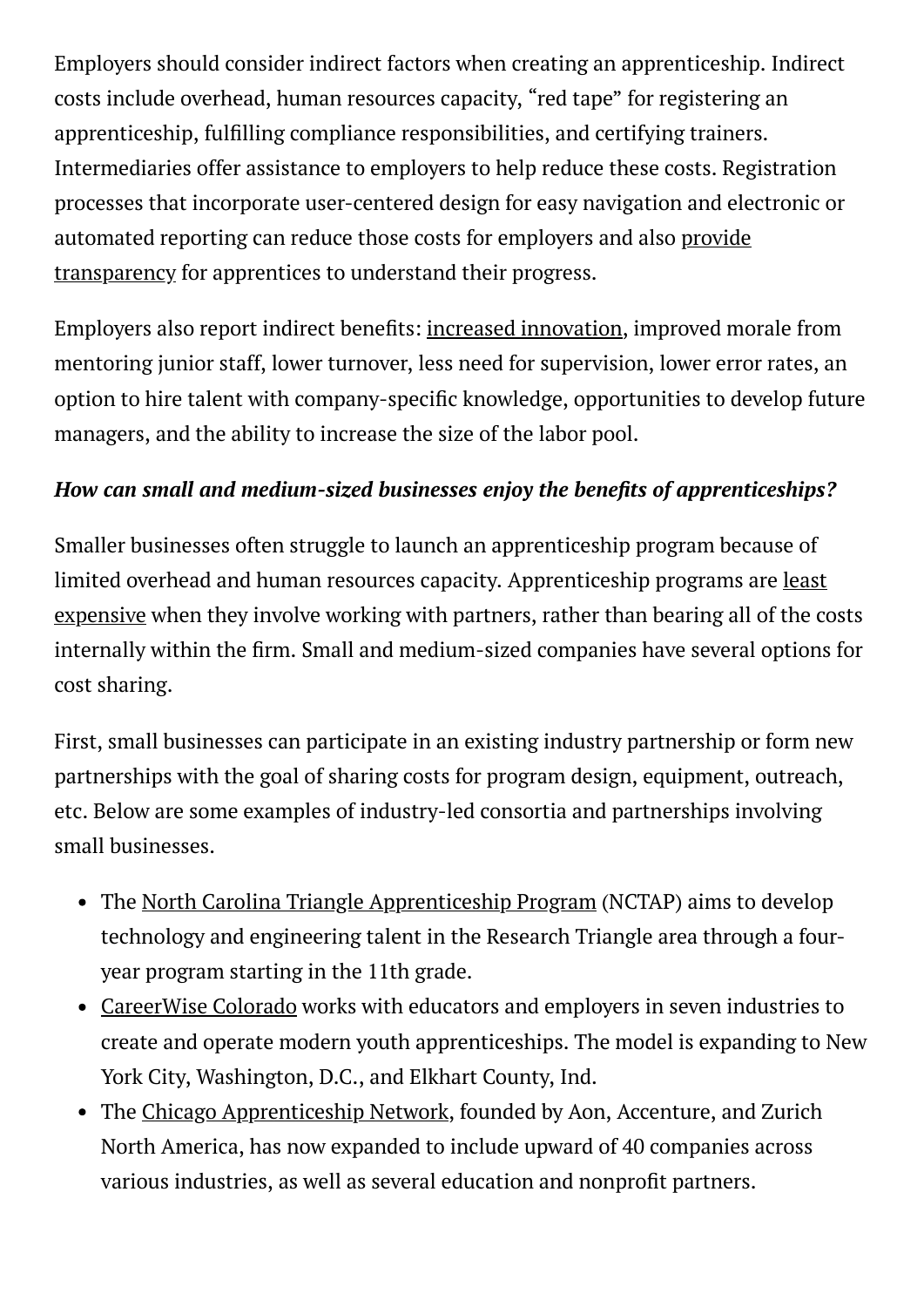The National Skills Coalition has a [report](https://www.nationalskillscoalition.org/resource/publications/partnering-up-how-industry-partnerships-can-bring-work-based-learning-to-scale/) with additional examples of industry-driven partnerships for work-based learning, and an Urban Institute [report](https://www.urban.org/sites/default/files/publication/103591/building-sustainable-apprenticeships-the-case-of-apprenticeship-2000_0.pdf) has examples of apprenticeship consortia.

A second option is using intermediaries that work with employers to take on activities such as training employees, providing assistance with the registration process, designing the program, or recruiting suitable candidates. The intermediaries available for this support vary by region and industry.

Finally, to qualify as a registered apprenticeship, the program must involve some amount of classroom training (related instruction). Partnering with publicly subsidized education related to the occupation (especially early in the apprenticeship) can also reduce employer training costs.

#### *How can apprenticeships improve diversity and inclusion in an organization?*

Registered apprenticeships are uniquely positioned to build the skills of low-income workers and move them into high-quality jobs. Unlike a traditional college education, apprenticeships emphasize learning by doing and give workers the opportunity to earn a wage while learning. With an enabling policy framework, apprenticeships can offer a paid path to a degree, rather than a separate path away from a degree, counteracting the historical legacy of [racialized](https://www.brookings.edu/research/desegregating-work-and-learning/) tracking in the U.S. These features make registered apprenticeships appealing for individuals with family obligations, those who cannot take on large debts, or those who cannot give up working to go to college. Given the extent of [occupational](https://equitablegrowth.org/fact-sheet-occupational-segregation-in-the-united-states/) segregation in the U.S. labor market, these programs expand opportunities for low-income, female, Black, Latino or Hispanic, and Native American workers to access quality jobs.

Currently, however, registered apprenticeships in the trades have very limited gender diversity, mirroring the demographic composition of their respective industries. In 2019, 88% of new [apprentices](https://www.dol.gov/agencies/eta/apprenticeship/about/statistics) entering into federally registered programs were male. Among higher-paid science and technology [apprentices](https://www.urban.org/sites/default/files/publication/100390/registered_apprenticeship_in_science_and_engineering.pdf) between 2000 and 2016, 70% were white—highlighting the need for racial [inclusion](https://nam10.safelinks.protection.outlook.com/?url=https%3A%2F%2Fmedium.com%2Fkapor-the-bridge%2Fthe-urgent-need-for-racially-inclusive-tech-apprenticeship-in-the-covid-economic-recovery-a982a7897472&data=04%7C01%7CAGoger%40brookings.edu%7C608ed2dd408d40e5154e08d8da131895%7C0a02388e617845139b8288b9dc6bf457%7C1%7C0%7C637499122864179451%7CUnknown%7CTWFpbGZsb3d8eyJWIjoiMC4wLjAwMDAiLCJQIjoiV2luMzIiLCJBTiI6Ik1haWwiLCJXVCI6Mn0%3D%7C1000&sdata=M7UkqG0mdag5Sq2%2F%2F4Gib7AffAQQgQsN1rbIF0%2BXP18%3D&reserved=0) in high-wage occupations such as software engineering. Companies should take active steps to expand access to registered apprenticeships for [women](https://www.jff.org/resources/women-skilled-manufacturing-apprenticeships-careers-introduction-equity-and-inclusion/), [people](https://www.apprenticeship.gov/employers/diversity-and-inclusion-apprenticeship) of color, people with [disabilities,](https://inclusiveapprenticeship.org/)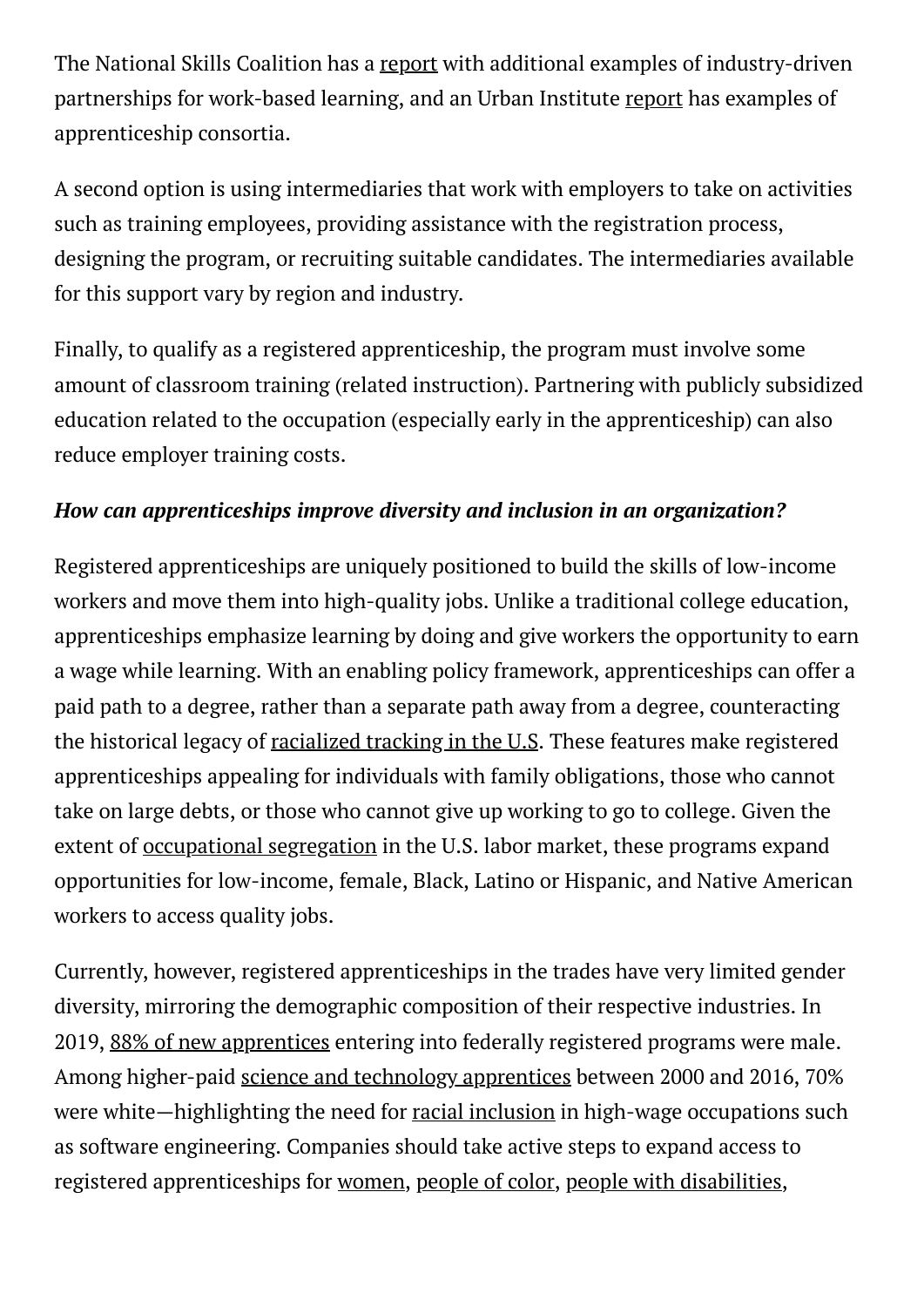[returning](https://slack.com/blog/news/next-chapter-a-pilot-program-aiming-to-help-formerly-incarcerated-individuals-find-work-and-succeed-in-tech) citizens, [veterans](https://www.apprenticeship.gov/employers/hire-veterans), and members of other underrepresented groups, because diverse leadership and teams improve [bottom-line](https://www.mckinsey.com/business-functions/organization/our-insights/why-diversity-matters) results and lead to other benefits, such as greater [innovation.](https://www.tandfonline.com/doi/abs/10.1111/ecge.12016)

Diversity, equity, and inclusion are not automatic outcomes of apprenticeships—they must be intentionally designed to be inclusive. Employers should first establish program components and metrics for increasing diversity and inclusion within their hiring and management process, setting goals and regularly evaluating progress. To reach these goals, program sponsors could help apprentices learn employability skills early in their careers. They can mitigate unconscious bias in hiring practices, recruit from more diverse sources of talent, establish peer support networks, train team leaders on managing diverse teams, and encourage current employees to pursue apprenticeship opportunities.

Employers should think carefully about their selection criteria for apprentices. Entrylevel criteria are the easiest to source talent for, while requiring a higher qualification level will necessitate more focus on recruitment and retention and risks undermining inclusion and diversity goals. In general, apprentice selection criteria place less emphasis on existing technical skills than a regular hire, but test for traits such as adaptability, willingness to learn, the ability to demonstrate how they approach solving a problem, and teamwork. Rethinking the hiring processes to be more [inclusive](https://projectinclude.org/hiring) is a critical step.

Direct entry is also an option, including partnering with a pre-apprenticeship program that reflects the employer's preferences. Pre-apprenticeships can support employers in their efforts to reach a wider pool of apprenticeship candidates. Community-based organizations that operate [pre-apprenticeships](https://www.jff.org/resources/connecting-apprenticeships-young-people-who-need-them-most-role-community-based-organizations/) often have a rich understanding of the needs of the people in their community, so they are well positioned to provide culturally appropriate preparation, accommodations, referrals, or safe spaces to raise and address challenges. [Apprenticeship.gov](https://www.apprenticeship.gov/) has a pre-apprenticeship program search feature.

Finally, to ensure lasting success, employers should ensure that wages and management practices are equitable, apprentices feel welcome and supported, and those who are hired as regular employees after the apprenticeship have equitable pay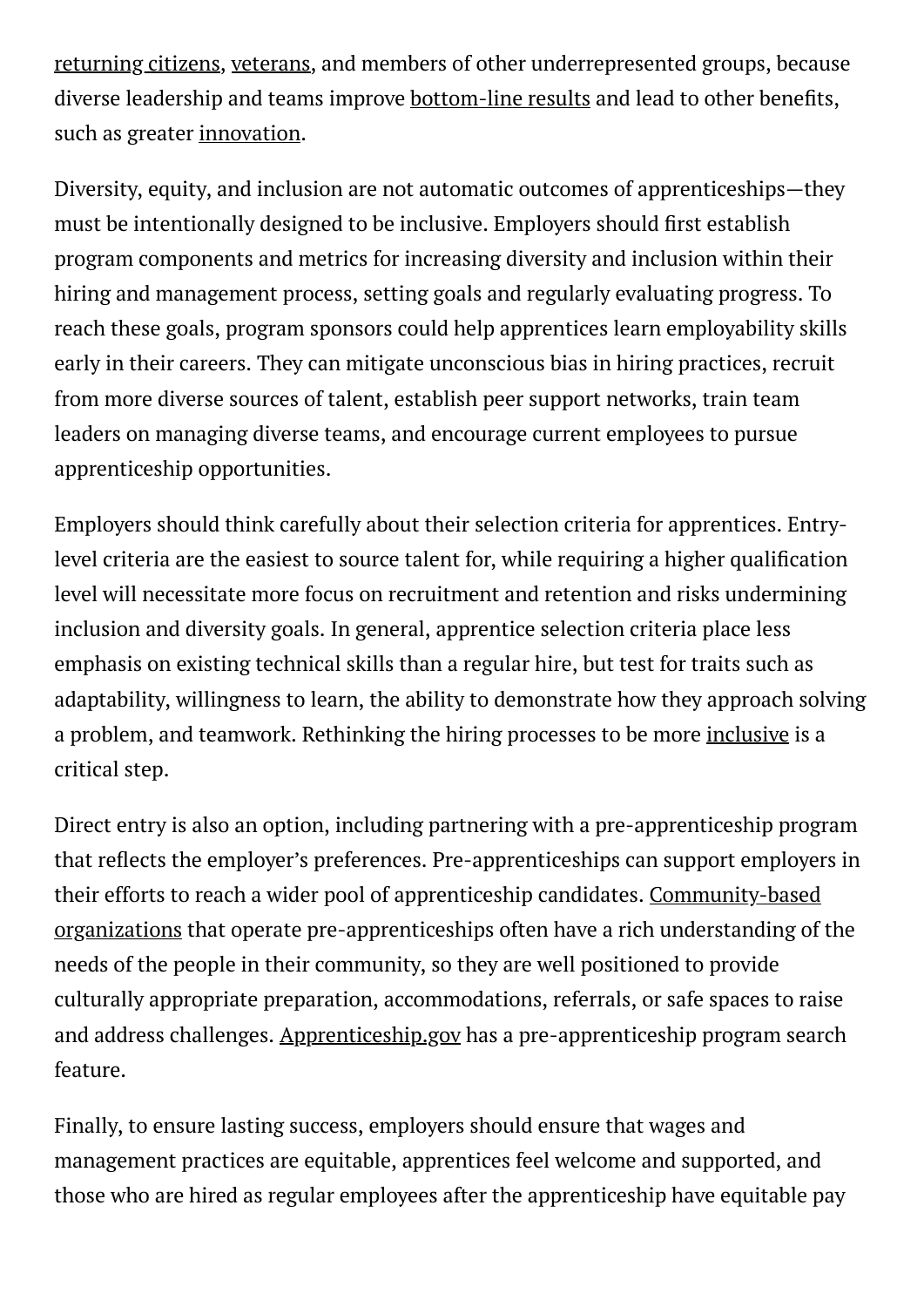and advancement opportunities compared to employees recruited through traditional methods.

#### *What will the National Apprenticeship Act of 2021 do for employers?*

On February 5, the U.S. House of [Representatives](https://www.congress.gov/117/bills/hr447/BILLS-117hr447ih.pdf) passed the National Apprenticeship Act of 2021, and it will soon proceed to the Senate. The bill would more than [double](https://www.brookings.edu/blog/the-avenue/2021/01/27/apprenticeships-are-an-overlooked-solution-for-creating-more-access-to-quality-jobs/) grant funding for intermediaries while increasing state and federal capacity to update, expand, and scale registered apprenticeships. This would help make the registration process more accessible and relevant to employers in a wider range of industries and occupations. The bill also has provisions for raising awareness and increasing access for underrepresented groups, which can help employers find diverse sources of talent. This fact [sheet](https://edlabor.house.gov/imo/media/doc/2021-01-25%20National%20Apprenticeship%20Reauthorization%20Fact%20Sheet.pdf) has more details.

#### *What are some other resources on apprenticeships?*

The Department of Labor's [website](https://www.dol.gov/agencies/eta/apprenticeship) has many resources for employers interested in learning more about apprenticeships and identifying partners. The Chicago Apprenticeship Network also has a [playbook](https://www.illinoisworknet.com/DownloadPrint/Chicago-ApprenticeNetwork_BridgingtheGap_Digital_Final.pdf) that outlines the process of starting an apprenticeship program and factors to consider.

The Urban Institute collaborated with the Department of Labor to create a [resource](https://www.urban.org/policy-centers/center-labor-human-services-and-population/projects/competency-based-occupational-frameworks-registered-apprenticeships) that outlines competency-based frameworks for occupations across seven industries: advanced manufacturing, energy, finance, health care, hospitality, information technology, and transportation. These frameworks may be helpful for employers to design a structured learning program and negotiate with education partners about which aspects of learning will be taught by whom. With funding from the Department of Labor, the Urban Institute offers free technical assistance in starting apprenticeships, as do other contractors.

Success also depends on designing a process for regularly assessing apprentices' performance, measuring costs and benets, and gathering ongoing feedback from apprentices. The Chicago Apprenticeship Network's [playbook](https://www.illinoisworknet.com/DownloadPrint/Chicago-ApprenticeNetwork_BridgingtheGap_Digital_Final.pdf) recommends several metrics. Report cards, such as this Connecticut progress [report,](http://www.ctdol.state.ct.us/progsupt/appren/forms/ApprenticeHandbook.pdf) are common and require the apprentice to enter the number of hours worked on a specific task. Under this system, the mentor checks this report monthly and grades apprentices on their progress.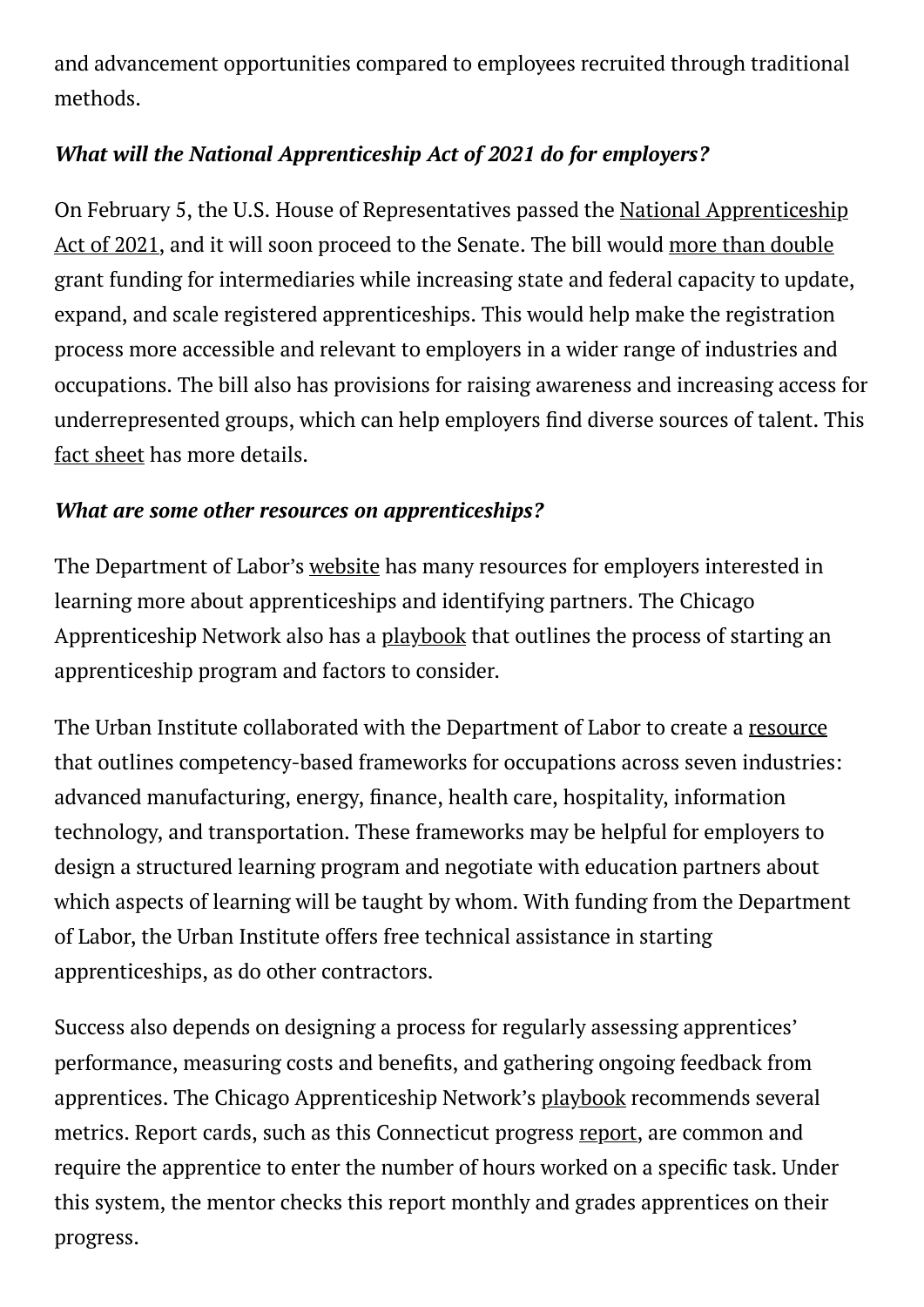# **Apprenticeships can spark a cultural shift among employers**

As with any organizational change, employers seeking to adapt their talent development strategy for the current economy and become more inclusive in their hiring and management practices should approach apprenticeships as a [cultural](https://cemets.ethz.ch/cemets-news/2018/01/entry-17--stigma-to-status-paradigm-shifts-toward-vet.html) shift across several dimensions:

- **From charity to talent investment**: Rather than a corporate social responsibility endeavor, diversity and inclusion initiatives and apprenticeship programs are talent investment efforts with benefits for businesses, apprentices, and incumbent workers.
- **From consuming to co-producing talent**: By playing a larger role in talent cultivation, employers can change how they engage with higher education, from a transactional approach to an ongoing collaboration that builds a pipeline of talent with a combination of company-specific and more general skills that can have many long-term benefits for the firm.
- **From risk to asset**: By investing in young adults and workers that a traditional hiring and recruitment process might otherwise overlook, employers can cultivate homegrown talent that is molded by the employer's organizational values, create a culture of learning and mentorship, and develop future managers.

We need more research and measurement of the nation's modern apprenticeship programs. There is also room for companies in different sectors to continue to innovate in order to identify the optimal balance of training, learning, and productive work in their organization and align it with the organization's core goals. If Congress passes legislation to expand apprenticeships, there will be more opportunities to learn from and scale what works to make them an integral part of our education and training system.

## **Resources for more information**

U.S. Department of Labor's [apprenticeship](https://www.apprenticeship.gov/career-seekers) website